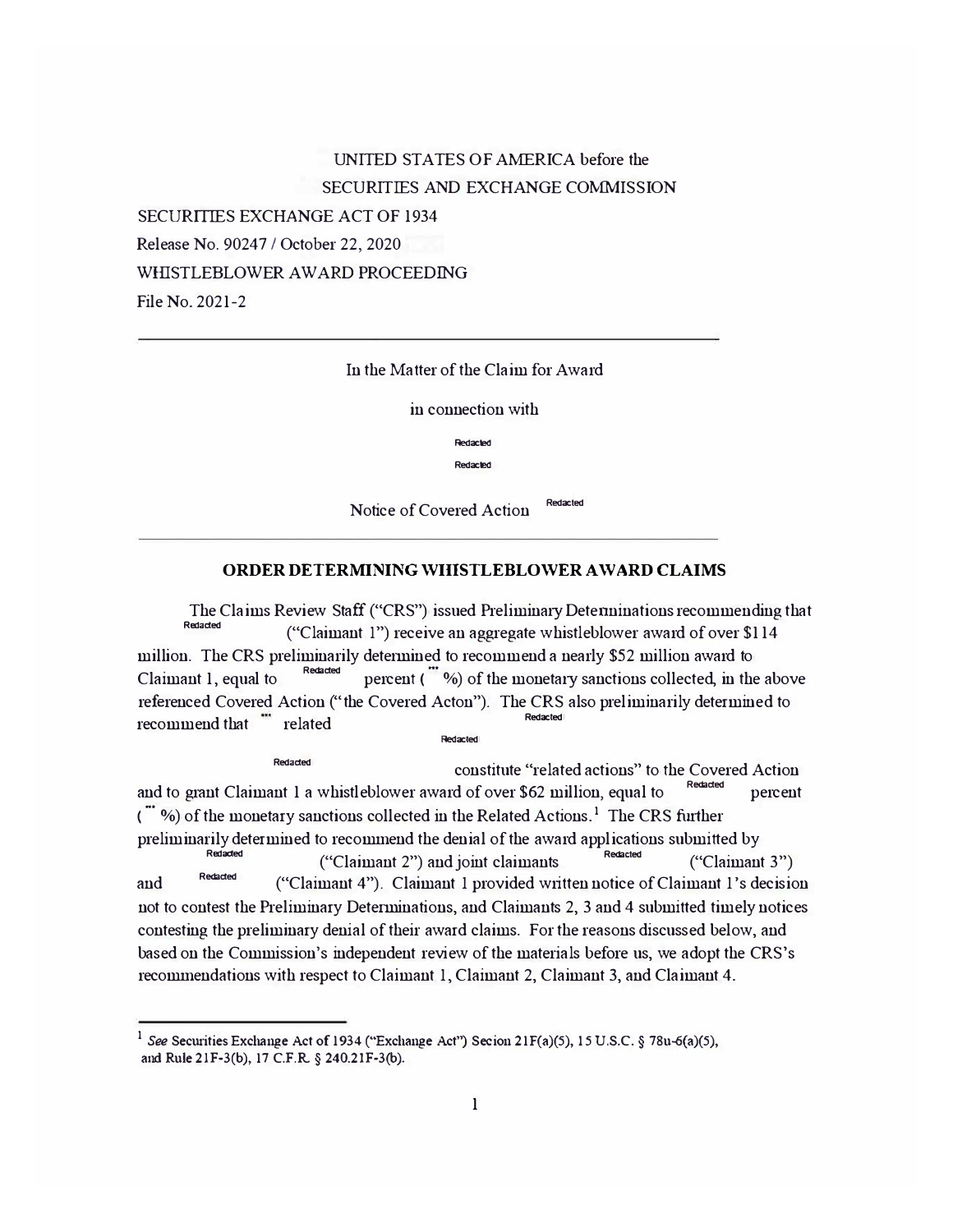## **I. Background**



# **A. The Covered Action**

On Redacted the Office of the Whistleblower posted the above-referenced Notice of Covered Action on the Commission's public website inviting claimants to submit whistleblower award applications within 90 days.<sup>2</sup> Claimants 1, 2, 3, and 4 all filed timely whistleblower award claims.

# **B. The Related Actions**

| On                    | Redacted |                                                             |
|-----------------------|----------|-------------------------------------------------------------|
|                       | Redacted | ("Other Agency")                                            |
| Redacted              |          | which alleged similar misconduct as the Covered Action. The |
| Other Agency charged  | Redacted |                                                             |
|                       | Redacted |                                                             |
|                       | Redacted |                                                             |
|                       | Redacted |                                                             |
|                       | Redacted |                                                             |
|                       | Redacted |                                                             |
|                       | Redacted |                                                             |
| Redacted<br>$\bullet$ |          |                                                             |

<sup>2</sup>*See* Exchange Act Rule 21F-10(a), 17 C.F.R. § 240.21F-10(a).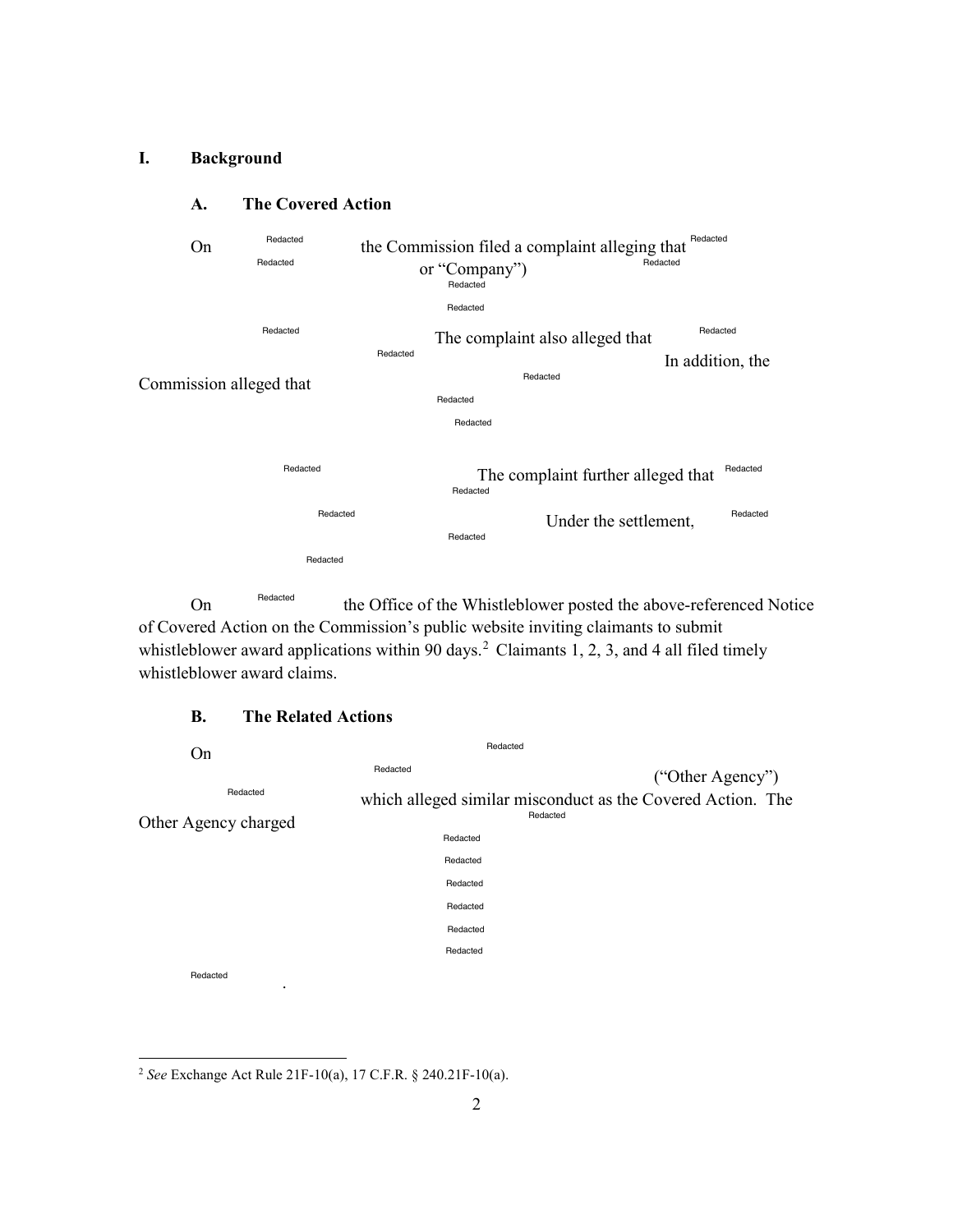## **C. The Preliminary Determinations**

The Claims Review Staff ("CRS")<sup>3</sup> issued Preliminary Determinations<sup>4</sup> recommending that: (1) Claimant 1 receive an award of  $\dddot{ }$  % of the monetary sanctions collected in the Covered Action; (2) Claimant 1 receive an award of  $\dddot{m}$  % of the monetary sanctions collected in the Related Actions; (3) the award claims of Claimants 2, 3, and 4 in the Covered Action be denied; and (4) the award claims of Claimants 2, 3, and 4 in connection with the Related Actions be denied.<sup>5</sup> The CRS preliminarily determined to recommend that Claimant 2's, Claimant 3's and Claimant 4's award claims in the Covered Action be denied because their information did not lead to the success of the Covered Action as required under Exchange Act Rule 21F-4(c). <sup>6</sup> Claimant 2's information did not cause the opening of the staff's investigation, which was opened based on infonnation provided by Claimant 1. While Enforcement staff responsible for the Covered Action received Claimant 2's information several years after the opening of the investigation, Claimant 2's information involved conduct that was not related to the Commission's charges. Furthermore, Claimant 2's information was not used in and had no impact on the Covered Action. The information from joint claimants 3 and 4 also involved conduct that was not related to the Commission's charges and was not used by the staff in the Covered Action. <sup>7</sup>

## **D. Claimant 2's Response to the Preliminary Determination**

Claimant 2 submitted a timely written response contesting the Preliminary Determination.<sup>8</sup> Claimant 2 contends that his/her information, which was submitted prior to Claimant 1's information, may have laid the groundwork for the staff's decision to open the investigation in the Covered Action. Specifically, Claimant 2 contends that staff in the Commission's Redacted Office reviewed and evaluated his/her tip, and may have had some involvement in the Redacted **Centre Covered** Centre of the Covered **for** *Redacted* Office <sup>"</sup> decision to open the Covered Action investigation and that his/her information may have influenced that decision.

<sup>&</sup>lt;sup>3</sup> Rule 21F-10(d) under the Exchange Act provides that the CRS will "evaluate all timely whistleblower award claims submitted on Fonn WB-APP in accordance with the criteria set forth in the mies." 17 C.F.R. § 240.21F-10(d).

<sup>4</sup> *See* Exchange Act Rule 21F-10(d), 17 C.F.R. § 240.21F-10(d).

<sup>&</sup>lt;sup>5</sup> The CRS also recommended that the award claims of Claimant 5 and Claimant 6 be denied. These individuals did not contest the preliminary denial of their claims. Accordingly, the Preliminary Determinations with respect to their award claims became the Final Order of the Commission through operation of Exchange Act Rule 21F-10(f), 17 C.F.R. §240.21F-10(f).

<sup>6</sup>*Order Determining Whistleblower Award Claims,* Exch. Act Rel. No. 85412, 2018 SEC LEXIS 615, at \*16 (Mar. 26, 2019); *Order Detennining Whistleblower Award Claims,* Exch. Act Rel. No. 82897, 2018 SEC LEXIS 750, at \*16 (Mar. 19, 2018).

<sup>&</sup>lt;sup>7</sup>The Preliminary Determinations determined that, because Claimants 2, 3, and 4 are not eligible for an award in the Covered Action, they do not qualify for an award in any related action. A related action award may be made only if, among other things, the claimant satisfies the eligibility criteria for an award for the applicable covered action in the first instance. *See* 15 U.S.C. § 78u-6(b); Exchange Act Rule 21F-3(b), (b)(l); Rule 21F-4(g) and (f); Rule 21F- $11(a)$ .

<sup>8</sup>*See* Exchange Act Rule 21F-10(e), 17 C.F.R. § 240.21F-10(e).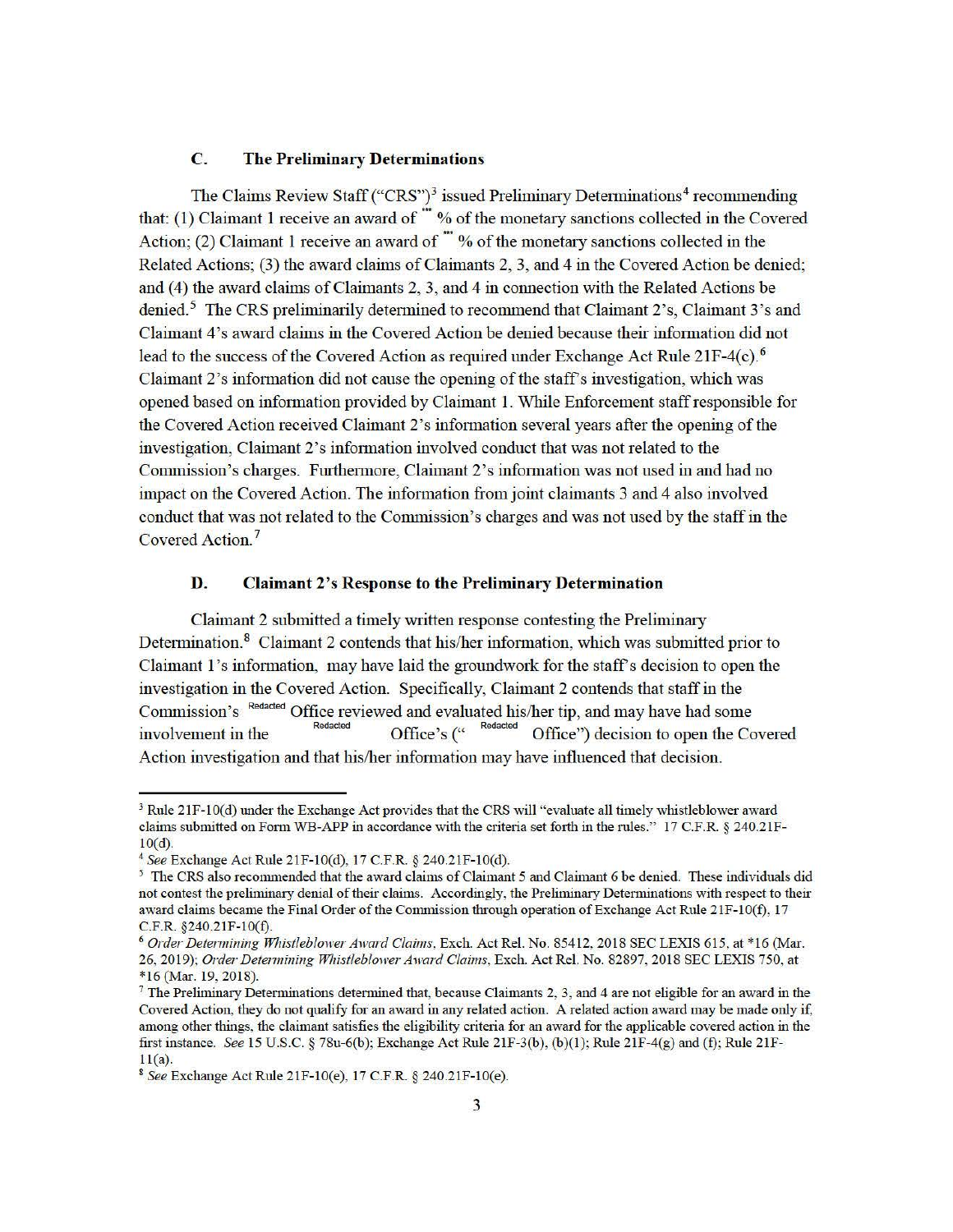Redacted Additionally, Claimant 2 contends that issues he/she raised may have contributed to the <sup>Redacted</sup> Office staff's formulation of the first document request to the Company in

### **E. Response of Joint Claimants 3 and 4 to the Preliminary Determination**

 Determination. Claimants 3 and 4 argue in response to the Preliminary Determination that their Claimants 3 and 4 submitted a timely written response contesting the Preliminary information, which related to alleged misconduct by the Company Redacted Redacted was material to the overall settlement in the Covered Action because, in light of the Redacted

Redacted investigation if the Company entered into a settlement. Second, Claimants 3 and 4 , they believe the Company would never have settled with the Commission and the Other Agency unless there was no risk of an additional investigation into their allegations. Claimants 3 and 4 make the following arguments. First, Claimants 3 and 4 contend that  $\frac{1}{\text{Redated}}$  must have asked for assurances from SEC staff that they would not pursue a contend that those assurances were material to the Company and its decision to enter into the settlement because the Company would not have settled if there was a risk that . Third, Claimants 3 and 4 contend that the Redacted materiality of the purported assurances is evidenced by the fact that the Company "presumably" communicated to the SEC about the requested assurances before agreeing to sign off on the

 settlement. Finally, Claimants 3 and 4 contend that the Company must have sought these assurances following a Redacted Redacted ("News Article") Redacted

Redacted

### **II. Analysis**

1

### **A. Claimant 1**

Commission that caused Redacted Office staff to open an investigation that led to the successful commence an examination, open an investigation… or to inquire concerning different conduct as part of a current… investigation, and the Commission brought a successful judicial or administrative enforcement action.<sup>9</sup> Claimant 1 voluntarily submitted a tip to the Commission in The record demonstrates that Claimant 1 voluntarily provided original information to the enforcement of the Covered Action. As relevant here, information leads to the success of an enforcement action if it: (1) was "sufficiently specific, credible, and timely to cause the staff to administrative action based in whole or in part on conduct that was the subject of [this] information" or (2) significantly contributed to the success of a Commission judicial or Redacted that alleged Redacted violations at the Company and

 <sup>9</sup>*See* Exchange Act Rule 21F-4(c)(1), (2), 17 C.F.R. § 240.21F-4(c)(1), (2). *See also* Order Determining Determining Whistleblower Award Claims, Exch. Act Rel. No. 82897, 2018 SEC LEXIS 750, at \*16 (Mar. 19, 2018). Whistleblower Award Claims, Exch. Act Rel. No. 85412, 2018 SEC LEXIS 615, at \*16 (Mar. 26, 2019); Order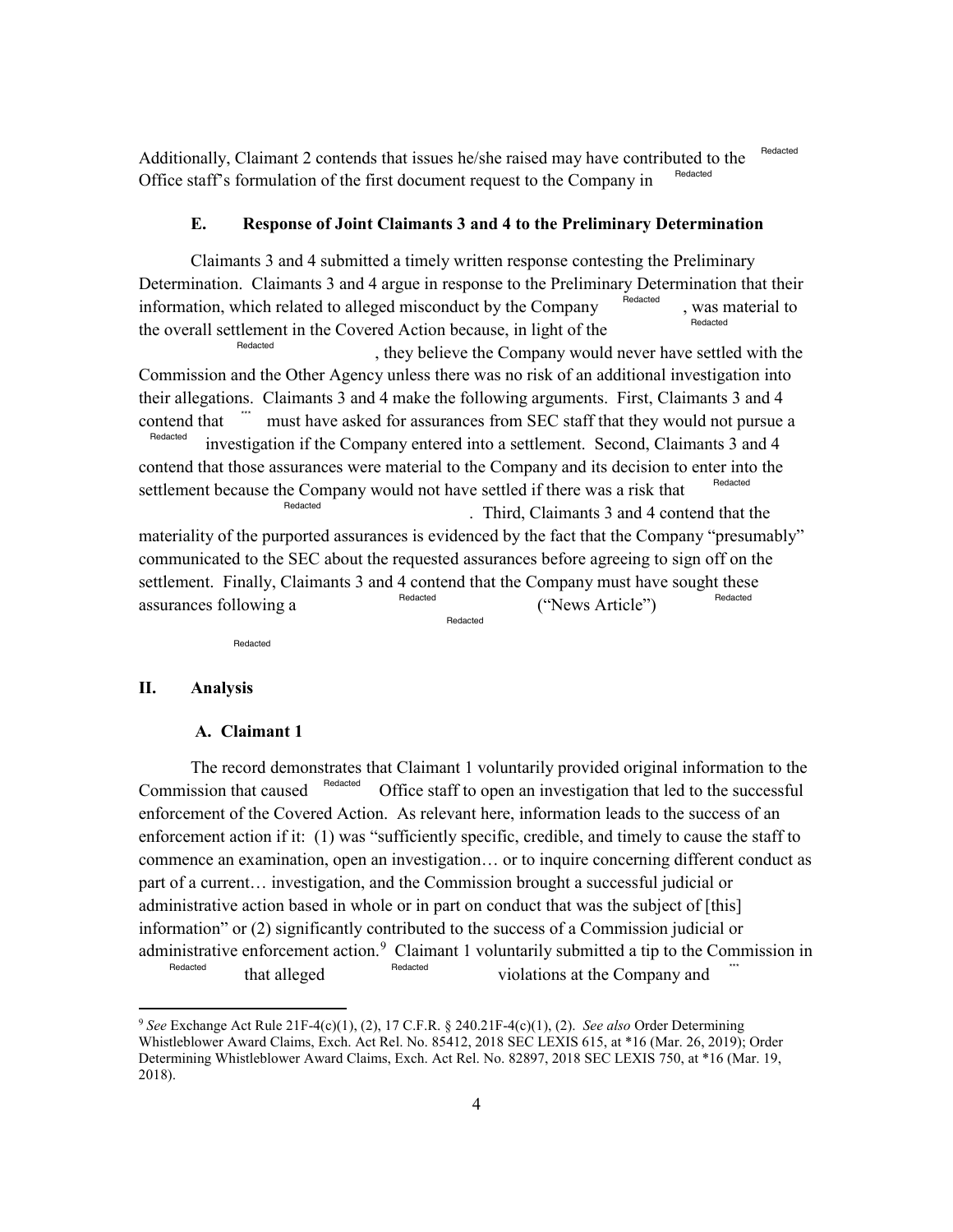violations at certain of the Company's

Redacted

The tip caused <sup>Redacted</sup> Office staff to open the investigation in the Covered Action, and the charges brought by the Commission in the Covered Action were based, in part, on the conduct alleged by Claimant 1 in the  $t^{\text{Heaateed}}$  tip. Accordingly, Claimant 1 qualifies for a whistleblower award. Redacted Redacted Redacted

The record further demonstrates that Claimant 1 also voluntarily provided the original information that led to the successful enforcement of the Covered Action to the Other Agency, and that this information led to the successful enforcement of the Related [Actions.](https://Actions.10)<sup>10</sup>

 that determination, we positively assessed the following facts: (1) Claimant 1's information was Applying the award criteria specified in Rule 21F-6 of the Exchange Act to the specific facts and circumstances here, we find the proposed award amount is [appropriate.](https://appropriate.11)<sup>11</sup> In reaching significant in that it caused Commission staff and Other Agency staff to open investigations and alerted the staff to wrongdoing  $\frac{Heq \cdot \text{d}s}{2}$  (2) there is a close nexus between Claimant 1's information and the charges brought in the Covered Action concerning (3) Claimant 1 provided substantial and ongoing assistance to the  $\theta$ <sup>Redacted</sup> Office staff throughout the investigation, Redacted Redacted Redacted which saved a considerable amount of time and resources; (4) Claimant 1 suffered serious personal and professional hardships as a result of Claimant 1's whistleblowing activities; and (5) Claimant 1 internally reported the concerns. The determination also reflects that a significant portion of the conduct charged in the Commission and Related Actions related to **Redacted** 

about which Claimant 1 provided limited information.

#### **B. Claimant 2**

 $\overline{a}$ 

The record, which includes a supplemental declaration from the supervisory attorney in the Redacted Office responsible for the Covered Action investigation ("Supplemental Declaration") and a declaration from the Redacted Office attorney who initially reviewed Claimant 2's tip (" Redacted Office Declaration"), which we credit, demonstrates that Claimant 2's information does not satisfy Rule 21F-4(c)(1) as the investigation was opened based on Claimant 1's information, not Claimant 2's information. Claimant 2's information also does not satisfy

 <sup>10</sup>*See* Exchange Act Section 21F(b)(1), 15 U.S.C. § 78u-6(b)(1); Exchange Act Rule 21F-3(a) and (b), 17 C.F.R. § 240.21F-3(a), (b). *See also In the Matter of Claim for Award*, Rel. No. 34-84046 (Sept. 6, 2018) (for a whistleblower to obtain an award in connection with a potential related action, the whistleblower must "demonstrate [that he or she] directly (or through the Commission) voluntarily provided the governmental agency, regulatory authority or self-regulatory organization the same original information that led to the Commission's successful covered action, and that this information led to the successful enforcement of the related action.") (citing Exchange Act Rule 21F-11(c)).

<sup>&</sup>lt;sup>11</sup> In assessing the appropriate award amount, Exchange Act Rule 21F-6 provides that the Commission consider: (1) the significance of information provided to the Commission; (2) the assistance provided in the Commission action; (3) law enforcement interest in deterring violations by granting awards; (4) participation in internal compliance systems; (5) culpability; (6) unreasonable reporting delay; and (7) interference with internal compliance and reporting systems. 17 C.F.R. § 240.21F-6.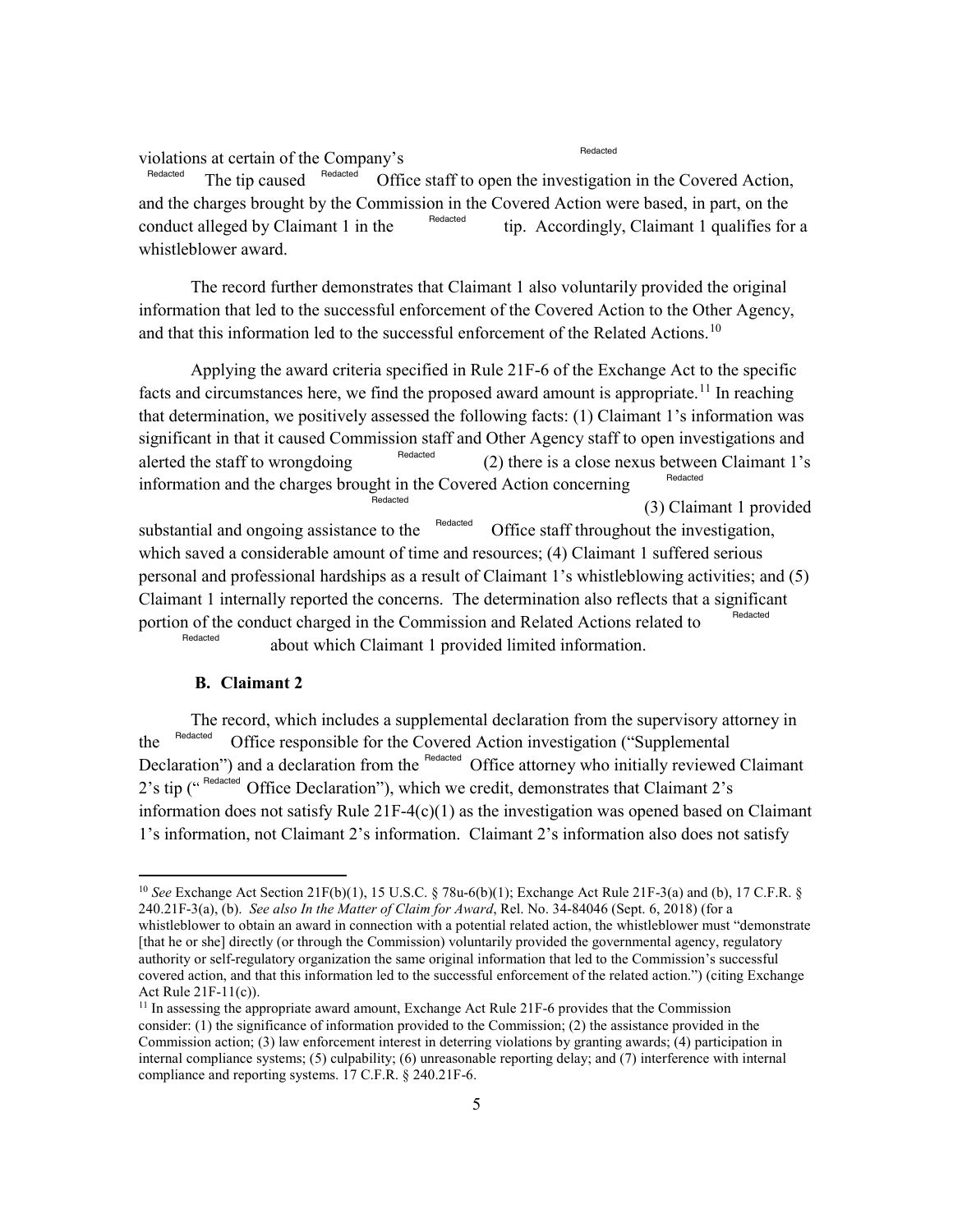Rule  $21F-4(c)(2)$  because his/her information did not significantly contribute to the success of the Covered Action.

Although Claimant 2's information was submitted to the Commission nearly a year Although Claimant 2's information was submitted to the Commission nearly a year before the opening of the Covered Action investigation, Redacted Office staff determined that with  $\frac{1}{2}$   $\frac{1}{2}$  Office staff. Claimant 2's information did not cause the opening of the Covered Claimant 2's tip and supplemental submissions were not compelling enough to open an investigation. The <sup>Redacted</sup> Office staff did not share Claimant 2's tip or supplemental submissions Action investigation, which was opened based on information submitted to <sup>Redacted</sup> Office staff  $\mu$ <sup>Hedacted</sup> by Claimant 1, who provided much more detailed allegations concerning Redacted Redacted Redacted

Redacted **Redacted** all of which were supported by compelling Redacted documentation. The Supplemental Declaration confirms that Claimant 2's information was not used in the decision to open the investigation, and the Redacted Office Declaration confirms that the Redacted Office staff had no involvement in the decision to open the Covered Action investigation.

charges related to <sup>Redacted</sup> in the <sup>Redacted</sup> actions. Finally, the Supplemental Declaration and The letter was drafted Claimant 2's information also did not significantly contribute to the success of the Covered Action. <sup>Redacted</sup> Office staff did not learn of Claimant 2's allegations until Redacted Redacted approximately three years after the opening of the investigation. Although Redacted Redacted Redacted Office staff spoke with Claimant 2's counsel, they had already learned of the details concerning from other sources. The staff ultimately did not recommend charging the <sup>Hedacted</sup> conduct. The <sup>Hedacted</sup> Office staff confirmed that, as a result, none of the information provided by Claimant 2 was used in, or had any impact on, the charges brought by the Commission against the Company. Similarly, although the Other Agency reviewed Claimant 2's information after it opened its investigation, the Other Agency determined not to include any  $\frac{C_{\text{Reduced}}}{\text{Redacted}}$  Office Declaration confirm that Claimant 2's information was not used in formulating the  $\frac{C_{\text{Redacted}}}{\text{Redacted}}$  $R<sub>edacted</sub>$  Office staff's first request letter to the Company in exclusively by Redacted the time the letter was drafted,  $\frac{\text{Redacted}}{\text{Office}}$  Office staff had no knowledge of Claimant 2's Office staff and was based on information provided by Claimant 1. At information.

Accordingly, because Claimant 2's information was not used in and had no impact on the Covered Action, the information did not lead to the success of the Covered [Action.](https://Action.12)<sup>12</sup>

## **C. Joint Claimants 3 and 4**

 $\overline{a}$ 

The record demonstrates that Claimant 3's and Claimant 4's information does not satisfy Exchange Act Rule  $21F-4(c)(1)$  as the investigation was opened based on Claimant 1's information, not the information submitted by Claimants 3 and 4.

 Commission's Covered Action. <sup>12</sup> Claimant 2's related action award claim is also denied because he/she is not eligible for an award in the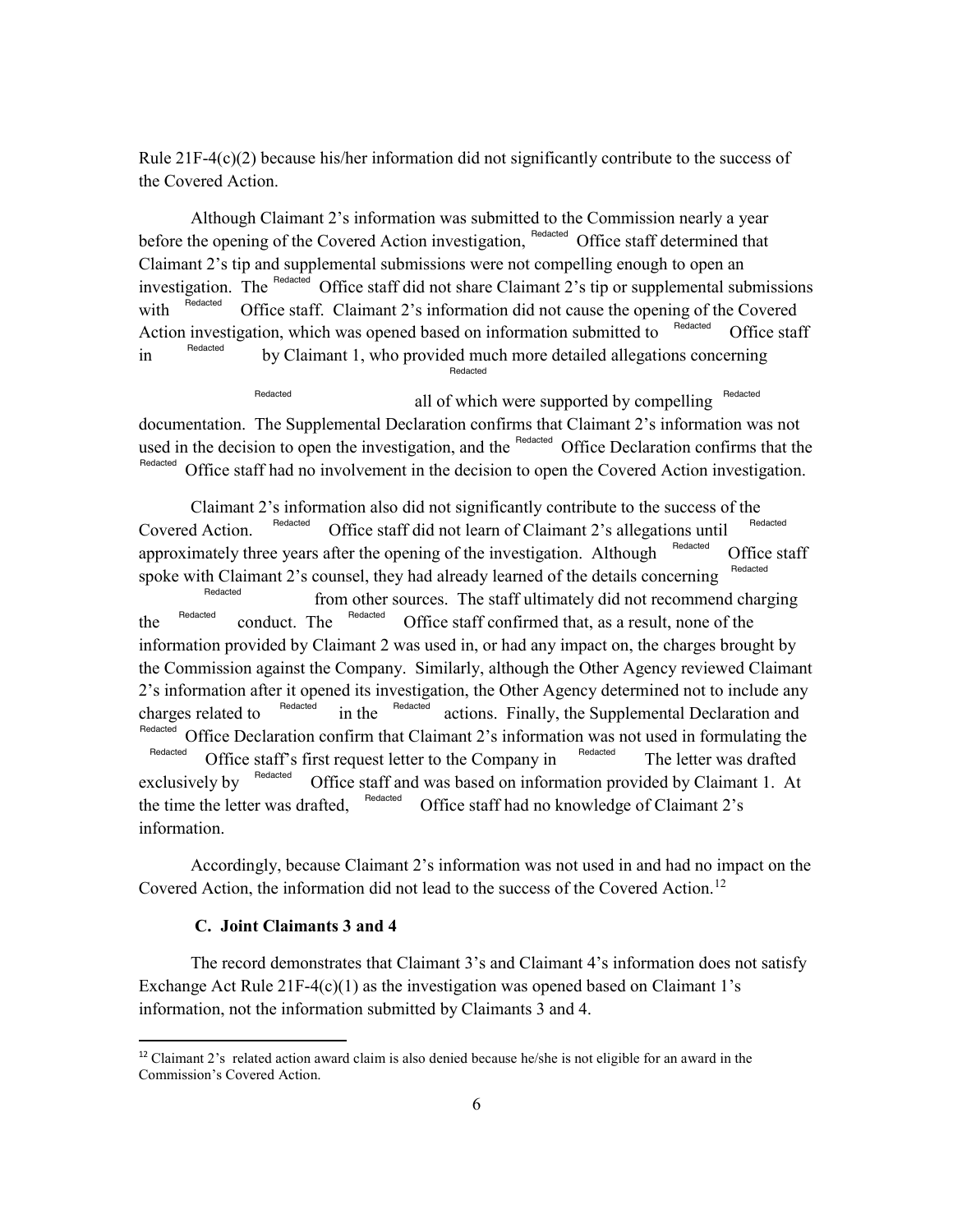$240.21F-4(c)(2)$ . Claimant 3 and 4's information, which was received by several years after the investigation was opened, related to alleged violations in The information submitted by Claimants 3 and 4 also did not significantly contribute to the success of the Covered Action pursuant to Exchange Act Rule 21F-4(c)(2), 17 C.F.R.  $\S$  Office staff Redacted Redacted conduct which was not charged in the Covered Action.

 settlement negotiations; or (iv) the relief ultimately obtained in the matter. The arguments set Office staff. Claimants 3 and 4 appear to concede that their information did not actually advance the investigation, which was focused on the Company's conduct Rather, they because they assume the Company would not want to face any lingering <sup>Hedacted</sup> after settling. The <sup>Redacted</sup> Office staff, however, do not recall any communications with the In response to Claimant 3's and Claimant 4's reconsideration request, Redacted Office staff confirmed in the Supplemental Declaration that the information provided by Claimants 3 and 4 did not impact (i) the investigation; (ii) the charges brought in the Covered Action; (iii) the forth by Claimants 3 and 4 that their information was material to settlement negotiations are premised on unsupported speculation about communications between the Company and Redacted Redacted Redacted settling. The Redacted Redacted Rather, they contend that their information caused the Company to seek assurances from the <sup>Redacted</sup> Office staff that staff would not investigate alleged misconduct as a condition of settlement, Company in which the Company sought assurances from the  $\frac{\text{Redacted}}{\text{Confice}}$  Office staff that staff would not pursue an investigation into conduct .

Claimants 3 and 4 further contend that the Company must have sought these assurances following the News Article concerning Redacted

 This speculation is entirely unsupported by the record. Rather, the record reflects that over a year before Claimants 3 and 4 submitted their tip to the Commission, Redacted **Redacted** 

|          | Redacted |
|----------|----------|
|          | Redacted |
| Redacted |          |

Further, the settlement The <sup>Redacted</sup> Office staff also confirmed that by the time Claimants 3 and 4 submitted their tips, the investigation was substantially complete and the Redacted Redacted negotiations between the Redacted Office staff had made a determination not to pursue an investigation into Office staff and the Company were completed by the time the News Article was published. Because Claimant 3's and Claimant 4's information had no impact on the investigation, settlement negotiations, or resulting charges, their information did not "lead to" the success of the Covered [Action.](https://Action.13)<sup>13</sup>

<sup>&</sup>lt;sup>13</sup> Claimant 3's and Claimant 4's related action award claims are also denied because they are not eligible for an award in the Commission's Covered Action.